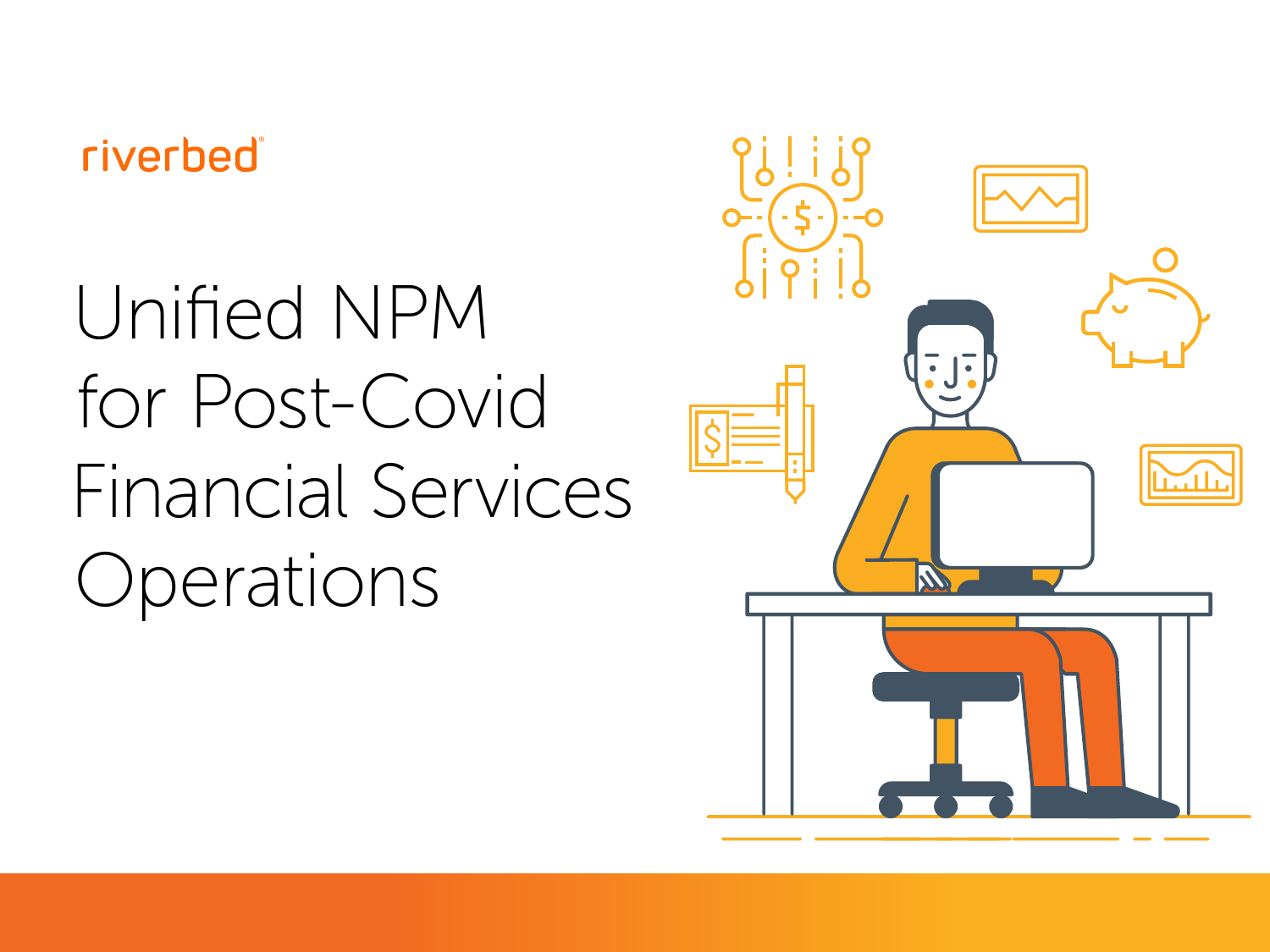### Table of Contents

- [2020: A Year of Change](#page-2-0)
- [Remote Work Drives Digital Transformation](#page-3-0)
- [Full-Fidelity Visibility Supports Digital Transformation](#page-4-0)
- [Example Use Cases](#page-5-0)
- [Real World Customer Story](#page-7-0)
- [How to Assess Which NPM Solution Works For You](#page-8-0)
- [Improve Network Resiliency and Security with Riverbed](#page-9-0)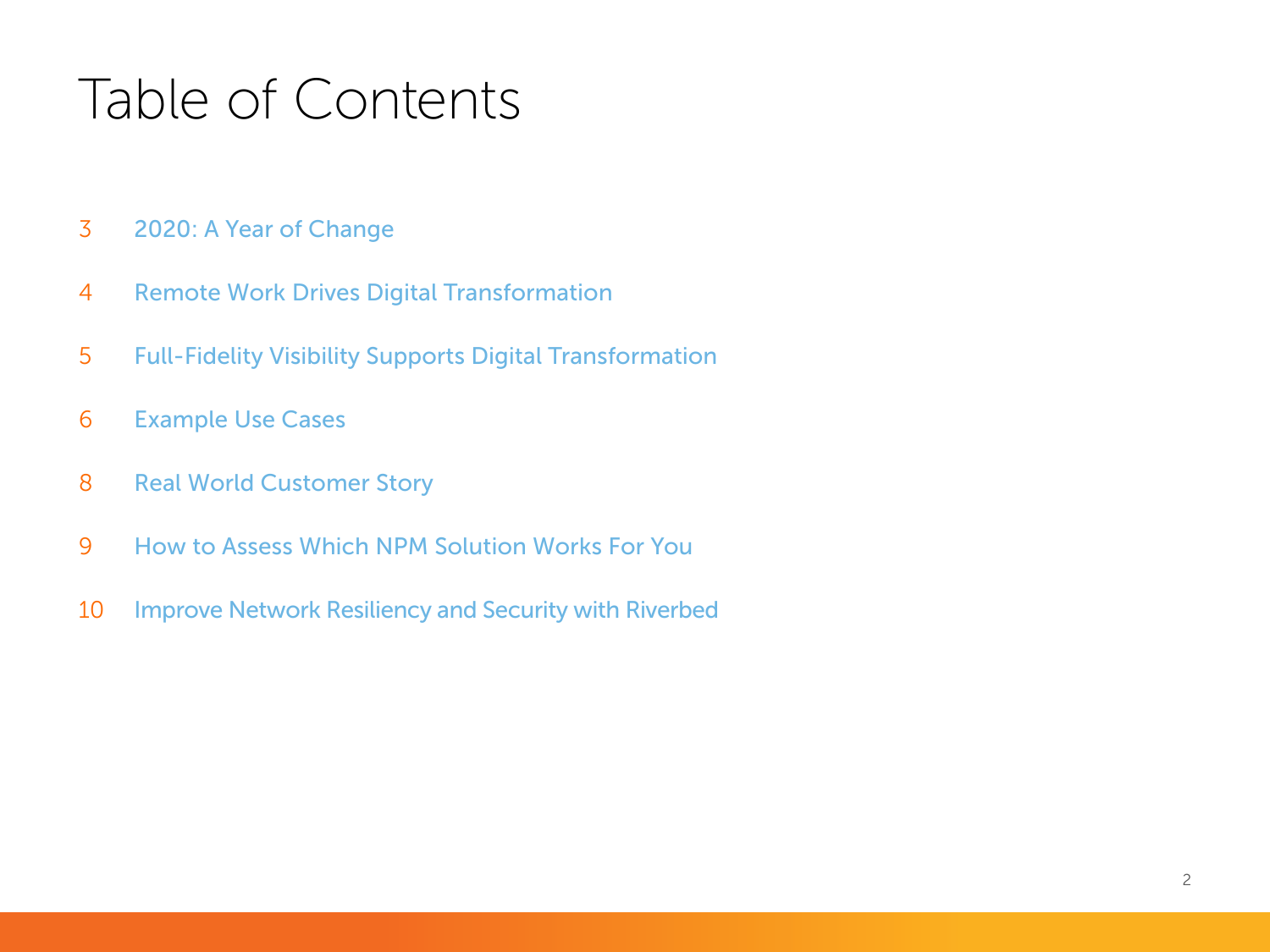## <span id="page-2-0"></span>2020: A Year of Change

With the pandemic highlighting the risks of firm-owned technology and infrastructure...





are prioritizing investment in core operations upgrades and resiliency measures, up from 43% in June 20201



### 46%

making greater use of adopting managed services and cloud<sup>1</sup>



### 66%

are focused on cyber security tools, compared to 49% in June 20201

The massive surge in remote work impacted hundreds of millions across the globe as more than half of the workforce was forced to shelter in place and work from home (WFH). IT teams hustled (almost heroically) to get team members up, running, and secure in their WFH environments – wherever that might be. But, this made it more challenging to work with some customers and opened financial institutions up to additional cybersecurity threats.

With only 21% of all firms saying that they'll bring employees back as soon as they can, it appears that most financial services firms have developed a new tolerance for remote work and are likely to leverage going forward to reduce their physical footprint and overall cost structure.<sup>1</sup>

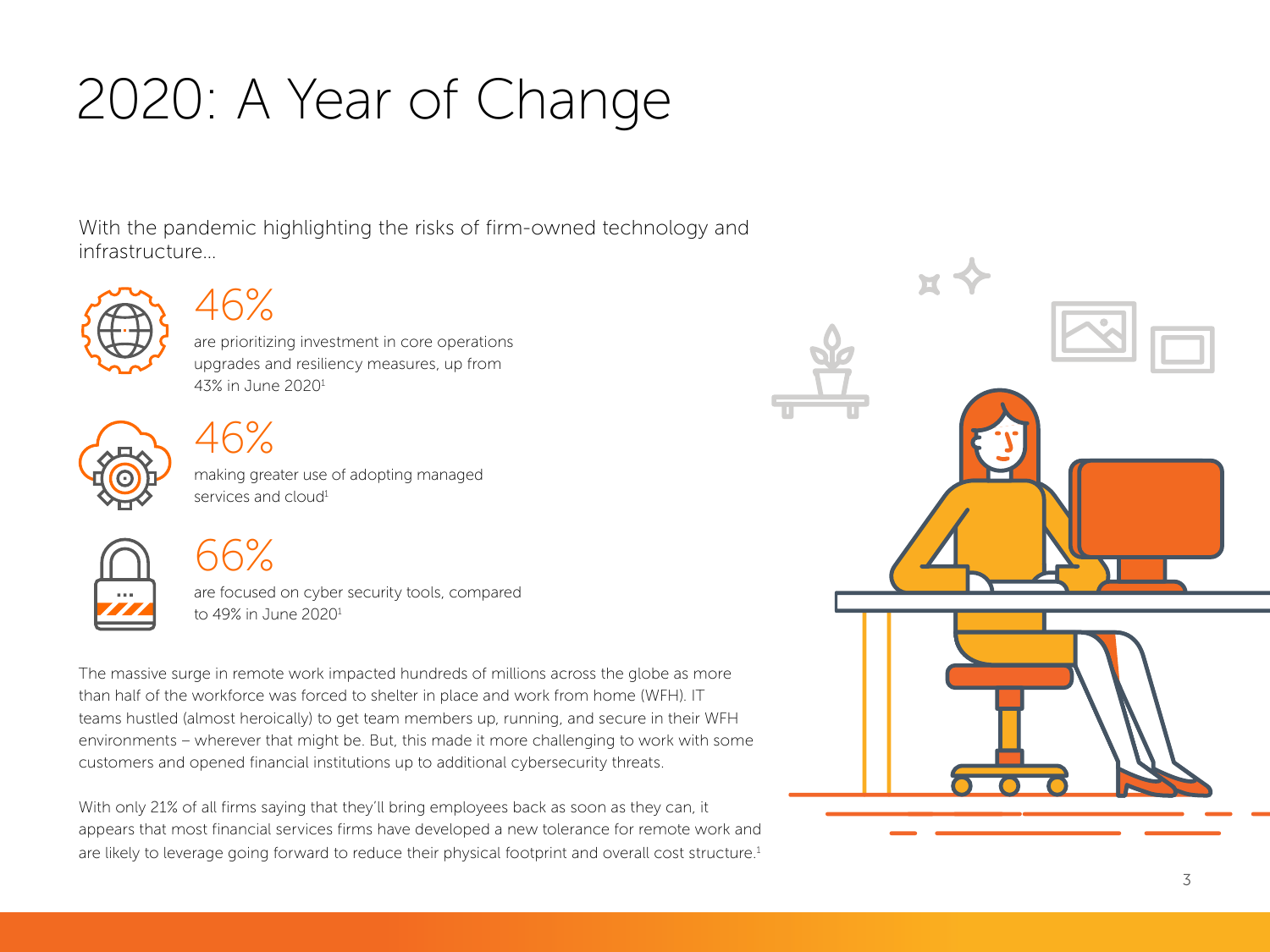## <span id="page-3-0"></span> Remote Work Drives Digital Transformation

COVID-19 represents an opportunity to foster greater use of digital capabilities and is driving digital transformation. Whenever there is investment in digital transformation there is an increased need for monitoring to ensure smooth operation throughout the transition and to objectively demonstrate that the intended ROI and business outcomes are being delivered – on an ongoing basis.

Customers want seamless experiences. The banking industry is no exception. Omnichannel platforms allow banks to deliver seamless, end-to-end banking experiences and capture a 360-degree view of customer behavior across multiple channels.

Digital customer onboarding makes expanding your customer base fast and seamless and is important for creating a sticky experience for Gen X and millennials. It's also critical for competing with FinTech.

Additionally, a whopping 78% of FinServ plan to invest in AI over the next 12 months to speed decision making in areas which are human intelligence dependent — i.e., retail loans, auto financing, credit card, etc. This will safeguard customer satisfaction and loyalty.<sup>1</sup>

Banks need to drive operations efficiency through digitization, and one of the proven methods for doing so is by leveraging the cloud to gain infrastructure resiliency and efficacy.

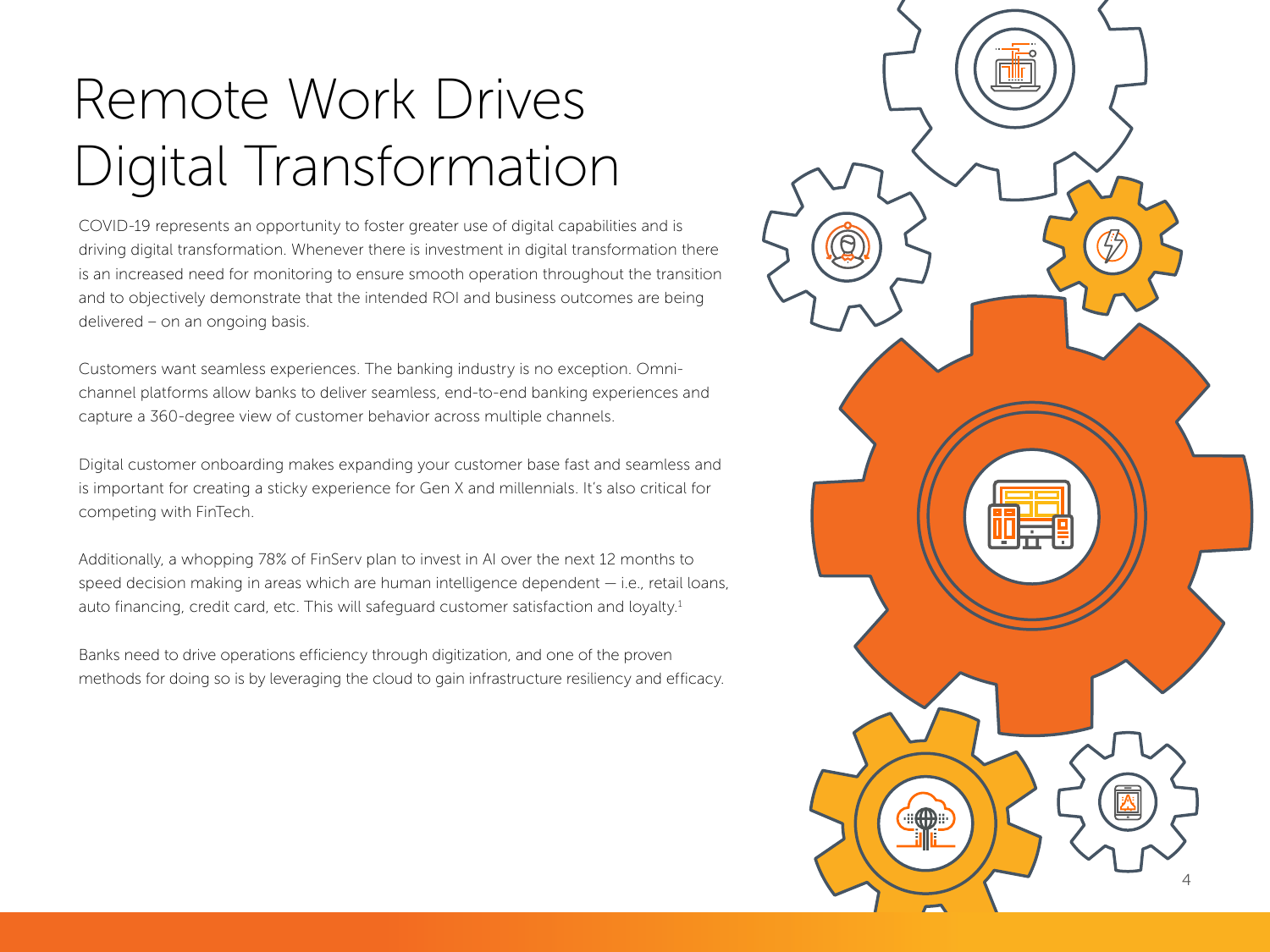## <span id="page-4-0"></span>Full-Fidelity Visibility Supports Digital Transformation

Digital innovation is a top emphasis for financial organizations, but a staggering 70% of digital transformations fail.<sup>2</sup> Even as you make widespread upgrades to improve agility, flexibility, speed, and scalability, one flaw can undermine all your investments—a lack of network and application visibility. How do you achieve end-to-end visibility, and why is it important?

A lack of hybrid visibility can slow or undermine your success, especially blind spots that can hinder cloud migrations and your hybrid infrastructure. As you transform your ability to support digital onboarding, cloud adoption, etc., you need full-fidelity visibility and analytics that provide the holistic insights across the global organization to understand how apps are performing and where they are going wrong. Without it, you are running blind.

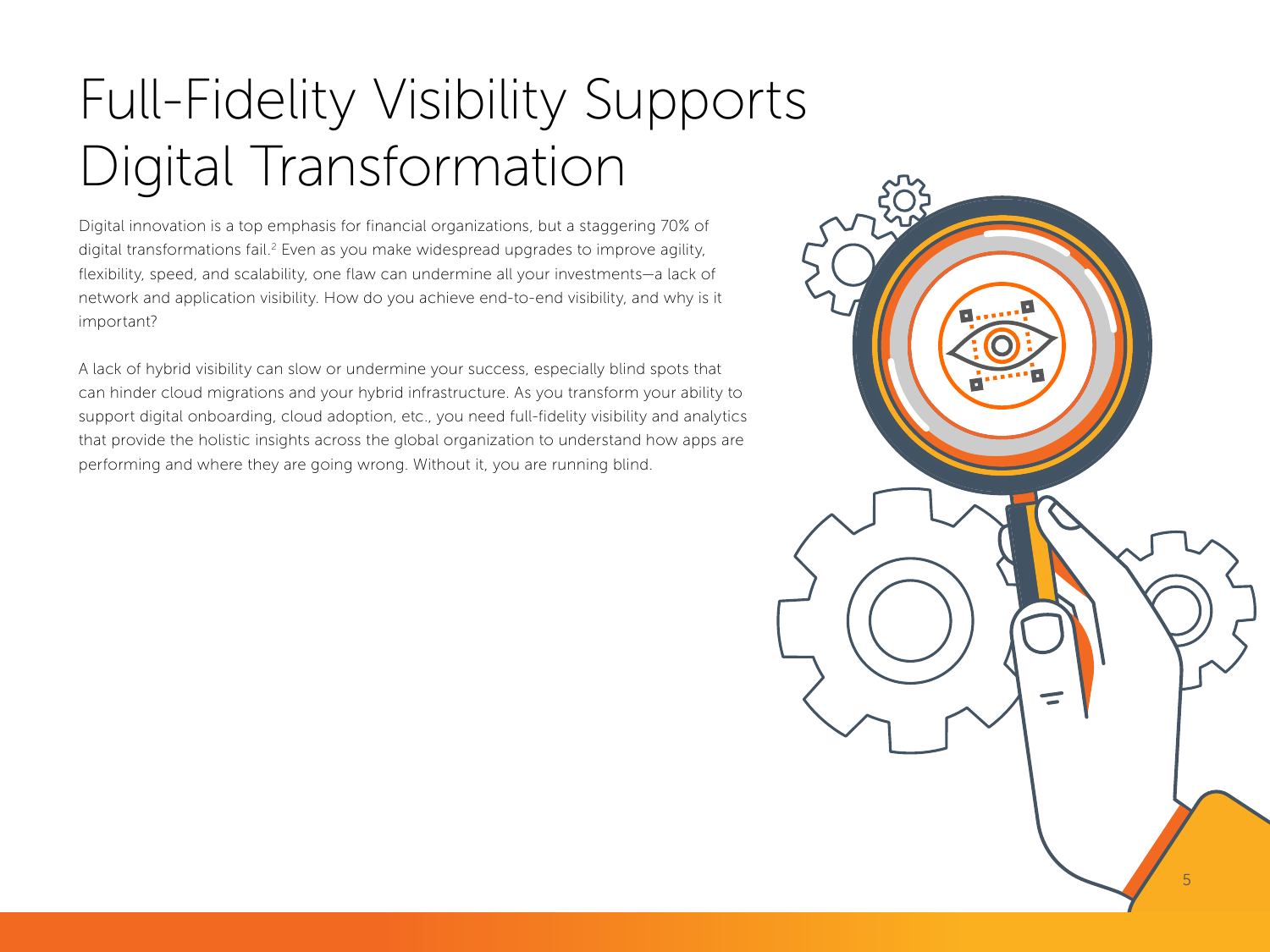### <span id="page-5-0"></span>Example Use Cases

The right visibility solution can solve many problems for you. Here are just a few examples:

Financial organizations need to adopt cloud, so the next logical step is to migrate your applications from their existing data center to the cloud. The right NPM solution will help you:

- Establish a network baseline
- Project traffic patterns and determine latency for mission-critical apps before migration
- Map your application dependencies
- Use quantitative analytics to predict postmigration performance
- Monitor post-migration application behavior on the network on an on-going basis and flag outliers

### Cloud Migration Troubleshoot Digital Banking Apps

A Unified NPM solution can decrypt web traffic to provide visibility into the underlying services and help you understand how your digital banking applications are performing.

- Response time composition charts immediately highlight whether an issue is network or application based
- Waterfall charts map out performance, isolating the individual object performance on the page and overall end user experience for the page
- TruePlot visualizations analyze every transaction to highlight performance outliers and patterns
- TLS Analysis lets you know where your SSL/TLS certificates are valid and when they expire to keep your data secure

"50% of the time, it is not a network issue. Riverbed Unified NPM helps us to have a more productive conversation with others supporting servers, storage, or applications to pinpoint exactly what is wrong."

Senior Network Tools Architect, Private financial services holding company

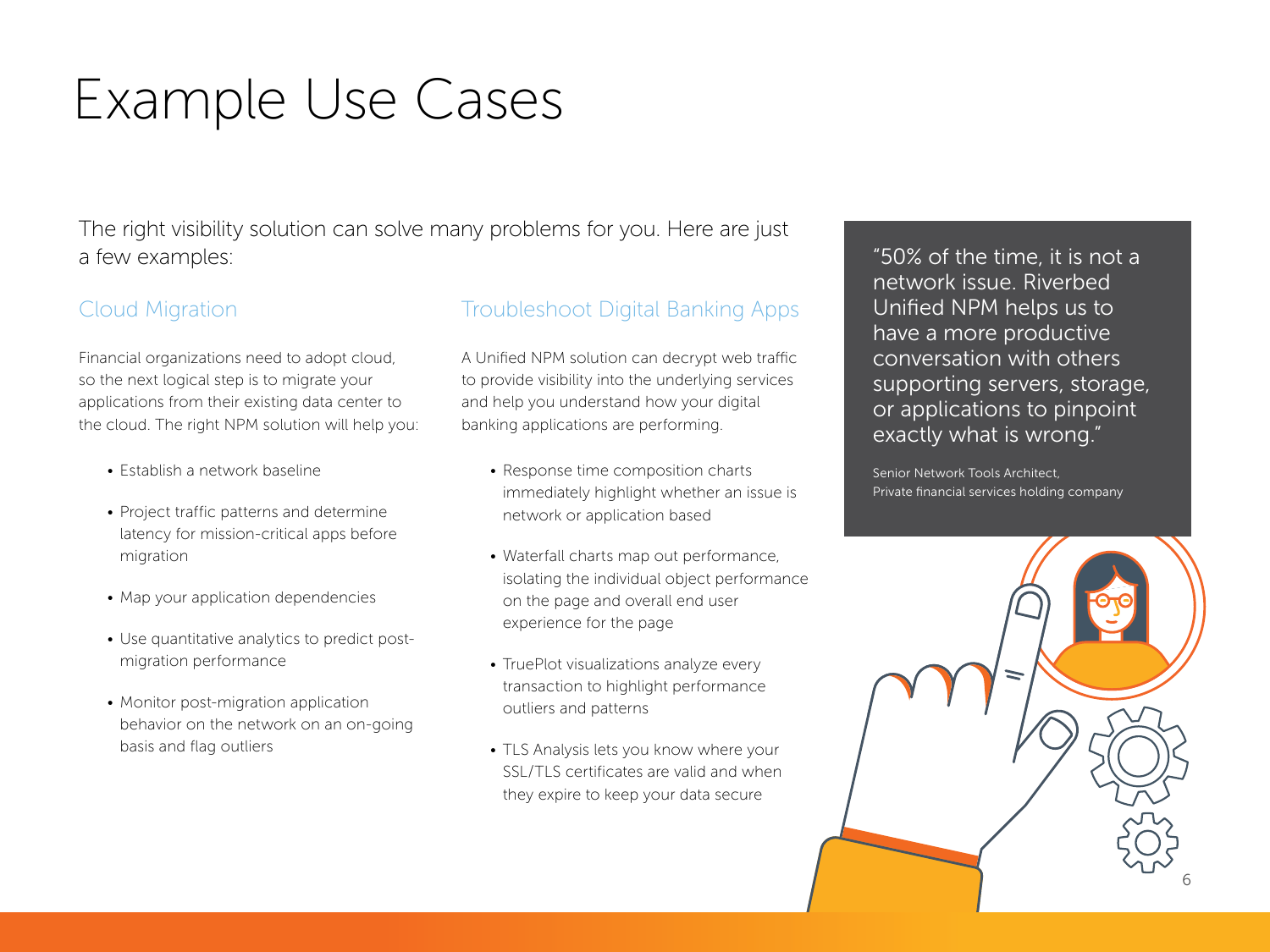### Example Use Cases

### Monitor Global Network Segments Security Analytics

Large financial organizations typically have networks that are truly global in nature. They span multiple locations, data centers and are very complex. The internet segment, commonly known as the DMZ, typically spans multiple regions and data centers and hosts multiple load balancers, firewalls, VPNs, etc. It is very difficult to troubleshoot all of this efficiently – especially if you are not seeing an end-to-end view of your network.

By using packet visibility with virtual interface groups (VIFG) at the internet entry/exit points, you can understand performance at multiple points along a path. This is critical for helping you monitor traffic before and after a firewall, the load balancer, etc., and identifying root cause issues if/when problems occur.

Riverbed Unified NPM gathers and analyzes full-fidelity flow and packet data to address the issue of a lack of a fixed security perimeter. It delivers the crucial insights needed to detect and investigate advanced threats that bypass typical preventative measures, as well as those that originate inside the network.

Security teams leverage end-to-end visibility from Riverbed Unified NPM solutions for threat hunting and to proactively detect and address security threats such as malware, blacklisted sites, data exfiltration, brute force activity, DDoS, and more.

"During the pandemic we were able to quickly and easily generate a dashboard showing VPN and internet capacity as well as concurrent VPN sessions on a daily basis to our management team. Without Riverbed we would have been scrambling to pull these reports together manually and email them to all interested parties."

Principal Engineer, large US-based airline

"Just yesterday, we found that someone was attacking a Skype server. If it were not for Riverbed Unified NPM, we would not have been able to narrow down the culprit. We found the exact IP that was attacking us from the outside. Otherwise, security was just going to start blocking IP addresses."

Senior Network Tools Architect, private financial services holding company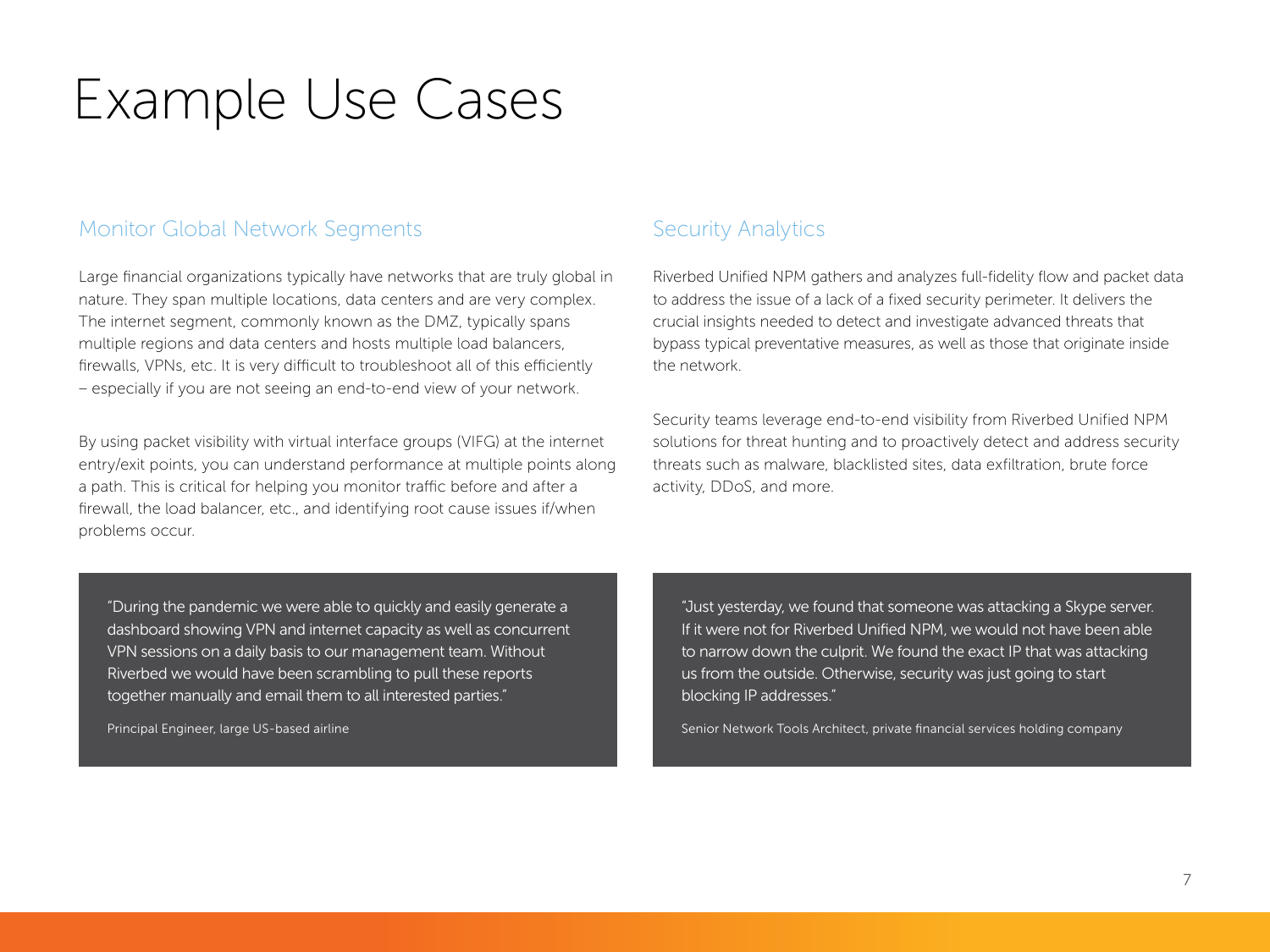## <span id="page-7-0"></span> Real World Customer Story

### OneMain Financial

Quick decisions are a competitive advantage for lenders—and OneMain Financial aims to make an offer just 20 seconds after a customer applies online. Slow credit checks or delayed electronic signatures can't be tolerated.

Troubleshooting is tricky in OneMain's complex environment. "When application performance slows, it can become a blame game," says Richard Hurst, supervisor of network services for OneMain Financial. "The Internet service provider, credit agency, and other parties tend to assume the problem lies with someone else."

OneMain Financial found its answers with Riverbed® AppResponse, a Network Performance Management (NPM) solution. Here are some of the ways Riverbed NPM has kept OneMain's business running smoothly:

- Convincing a credit agency its application was slow
- Diagnosing the cause of slow electronic-signature app performance
- Microburst analysis of bandwidth issues
- Isolating the root cause of voice quality issues

nnn

000

000

000

000

000

000

ПГ

00

00

 $\Box$ 

 $\overline{\Pi}$ 

 $\mathsf{S}$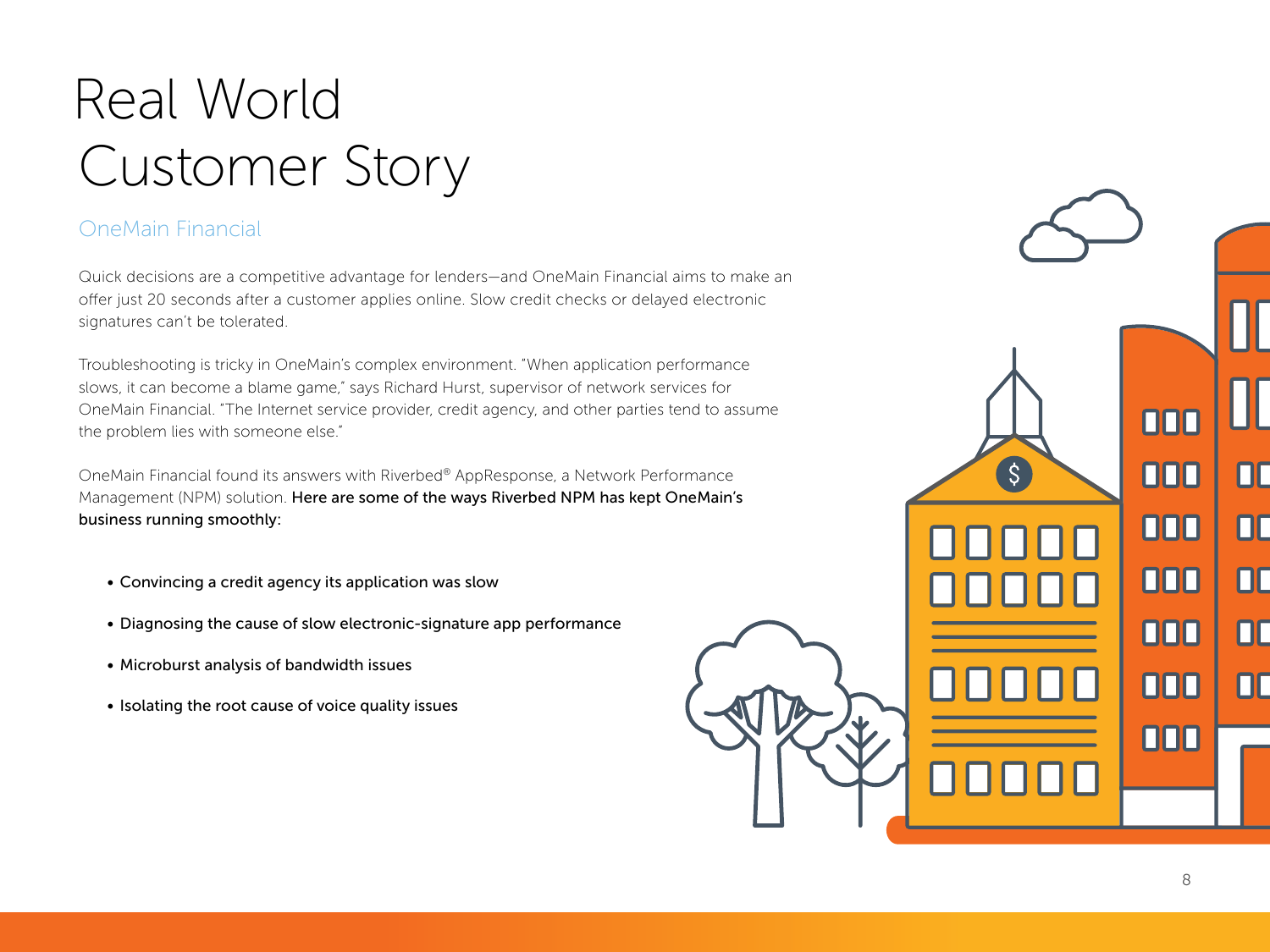## <span id="page-8-0"></span> How to Assess Which NPM Solution Works for You

The right visibility solution can ensure network resiliency and security whether your users are in the office, on-the-go, or at home. There are four core requirements: Standalone vs Unified NPM

**1. Comprehensive visibility.**<br>We're not talking about visit transparency across every We're not talking about visibility of *some* locations or sampling of just some data. Providing *full* transparency across every packet, flow and device metric for on-premises, cloud, multi-cloud, and edge environments, leveraging physical, virtual, and/or cloud appliances, to support work from anywhere teams. In addition, the solution should have the capability to leverage data feeds from existing disparate tools, while still providing the ability to recognize and understand application paths and dependencies.



Security forensics.<br>Analyze packet and<br>and DDoS attacks Analyze packet and flow data to detect security threats, including malware, blacklisted sites, and DDoS attacks. This is even more important as the number of endpoints increases due to remote work and the number of cyberattacks grows as well.

Artificial intelligence (AI) and machine learning.<br>Apply analytics across domains to detect anomal<br>issues and security threats, as well as to reduce time Apply analytics across domains to detect anomalies and patterns that indicate performance issues and security threats, as well as to reduce time to diagnose and resolve problems and improve event noise reduction.

Deep integration.<br>
In a highly comple<br>
within their product In a highly complex, distributed environment, modern solutions need to have tight integration within their product portfolios or families. They must also connect just as effectively with multiple cloud services, third-party software via open APIs, and existing tools (e.g., application performance management, logging, and workflow).

Integrated platforms are more effective at performance monitoring than standalone, best-of-breed tools.<sup>3</sup>

### $O<sub>EMA</sub>$